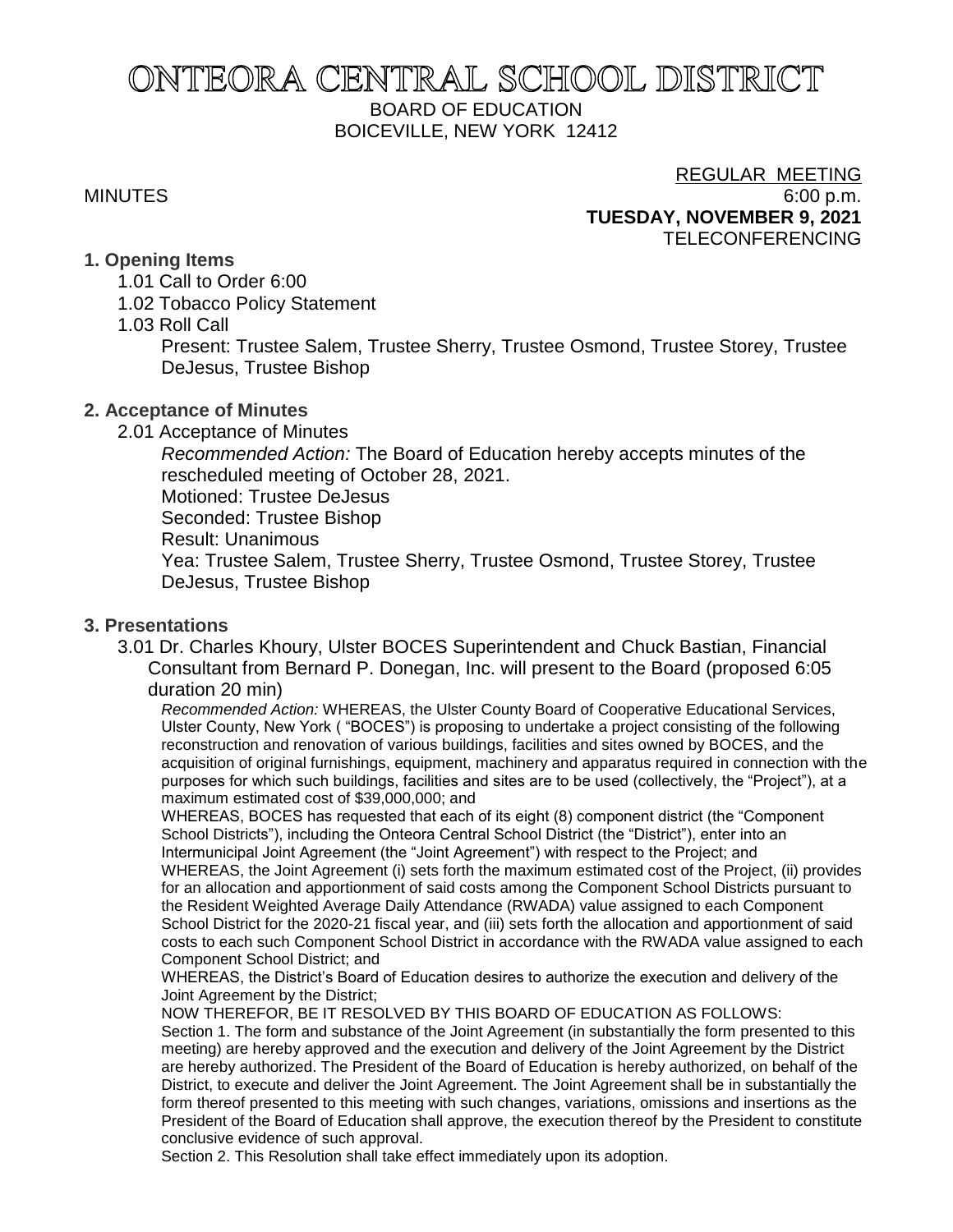- \$39 million project, broken up in 9 school districts
	- o Onteora students make up 6.2% of BOCES enrollment, so that is the portion Onteora will pay - \$2.4 million over 5 years
- Could do through anticipation notes or serial bonds

Assistant Superintendent for Business, Dr. Don Gottlieb:

- For this district a cash payout will be the least expensive
	- $\circ$  Could use notes, because we do have money left over at end of the year
- Not sure if it's legal to set up reserve funds, then take excess money at the end of year put in here instead of Teacher Retirement Fund
- Board to consider got Building Condition Survey for Onteora, looking at \$33- \$34 million outlay - priory 1 and 2 are around \$5 million
- Through BOCES formula under capital expenses Onteora is classified as wealthy district – no aid on capital expense for this project
	- o Borne by taxpayers
- Have until mid-December to decide
	- $\circ$  Put resolution on next agenda more discussion with Assistant Superintendent for Business, Dr. Don Gottlieb
- 3.02 Dr. Bill Christensen will present his plan for the Onteora Superintendent Search (proposed 6:25 duration 20 min)

6:45

- Hiring a Superintendent is the Board's most important role
- Started search calendar
- Casting wide net hit 30,000-40,000 active superintendents
- Do Nationwide search
- Choose superintendent by April/May 2022
- Launch survey on the website, tentative stakeholder virtual forums (11/30, 12/1, 12/2)
- Survey questions:
- 1. What makes your community a good place to live?
- 2. What makes this a good school district for students and staff?
- 3. What are the issues that a new superintendent needs to know about as he or she comes in the district?
- 4. What skills, qualities and characteristics will the new superintendent need in order to be successful?

Discussion:

- Commitment to support Superintendent
	- o Once Superintendent selected, in phase 5 consultant will work with Superintendent on transition to district, relocation help, performance goals – help facilitate conversation with Board, guarantee to stay at least 2 years or redo for free
		- People stay because of this phase
- Entire company successful over 90% of the time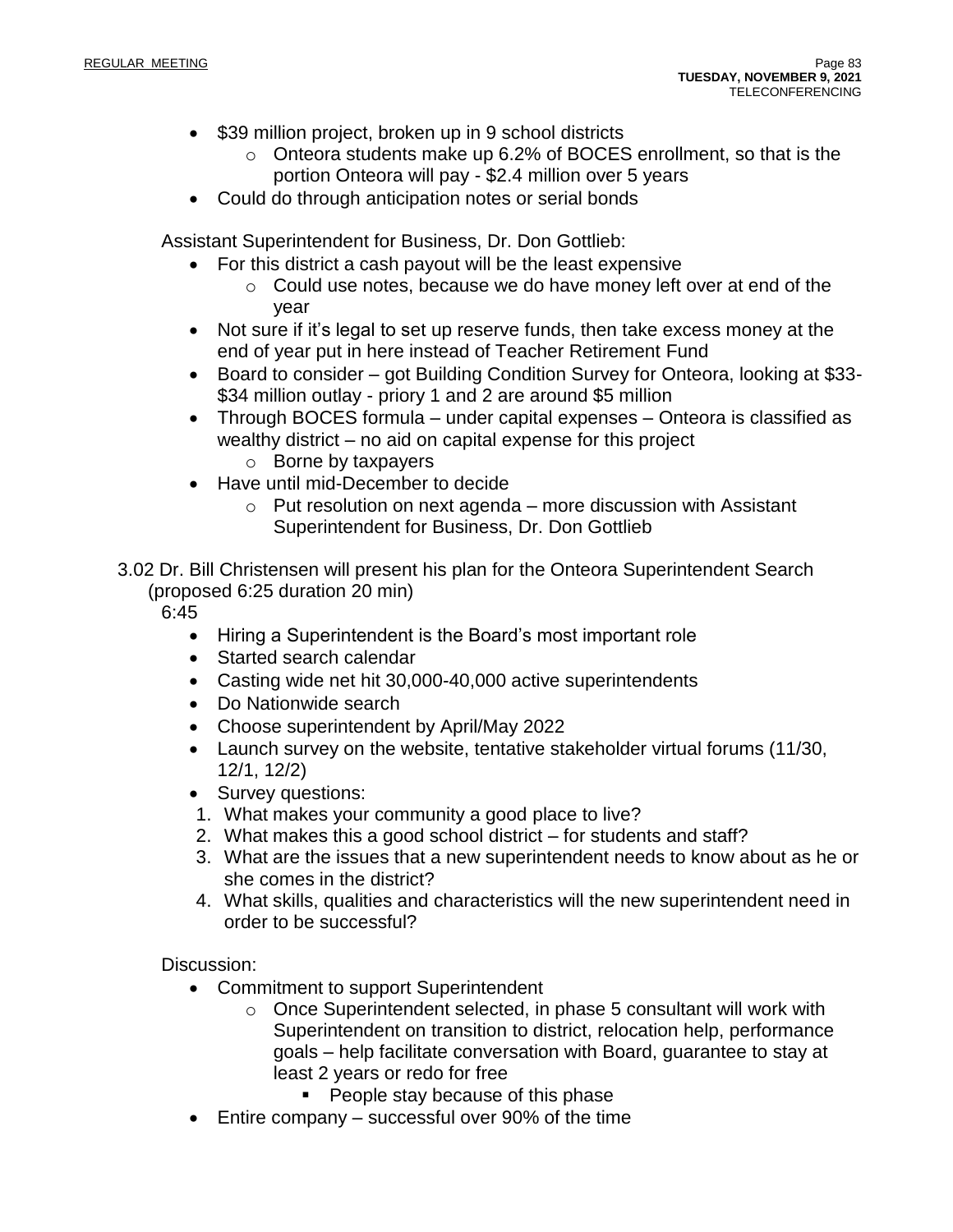- Board has a shared drive to put their characteristics
- Point to coaching and mentoring resources for superintendent, should they need it
	- o Build a plan around next person
- Schedule another retreat with the Board
- 3.03 Interim Assistant Superintendent for Business, Dr. Don Gottlieb will present the status of the budget (proposed 6:45 duration 20 min)
	- Carryover encumbrance is a product or service delivered before end of school year, but did not get paperwork to pay bill
	- So far, over \$7 million not committed for a specific need, will use some of it
	- Getting more State Aid on food and more surplus food
		- o Since all meals are free, students are spending money on other things
	- How the CRRSA and the ARP budget is being spent was discussed
	- Generators at Bennett is not as important because they are not on a well Woodstock and Phoenicia are on a well so they need the generators
	- Using funds towards mental health needed services for student and staff
		- o Addressed with additional psychologist and after school program and working on curriculum
			- Morningside work, trainings with service providers, support for teachers have begun and will continue
			- First December Board meeting Assistant Superintendent for Curriculum & Instruction, Stephanie Laffin is presenting on mitigating measures where students have been and where they are now
				- Quantitative information since quarter ended
			- Area being address through grants or through budget
			- Nothing is being denied for mental health everyone is doing what they can
			- Seeking resources in community and matching with need in schools
			- PPS Director, Amanda Allison speak to board at next meeting about mental health after surveying staff
	- Dr. Gottlieb will speak at the next meeting will talk about Capital Fund and review that and reserve funds
		- o Hope to have answer on cash option or will talk to our financial advisor on notes – find best answer for district

#### **4. Board District News**

4.01 The Board will report District News (proposed 7:05)

7:20

Trustee Salem reported:

- Trustee Ratcliff resigned to fulfill his responsibilities on the Town Board of **Woodstock**
- Met with Executive Committee of new Booster Club excellent vision- will come and present to Board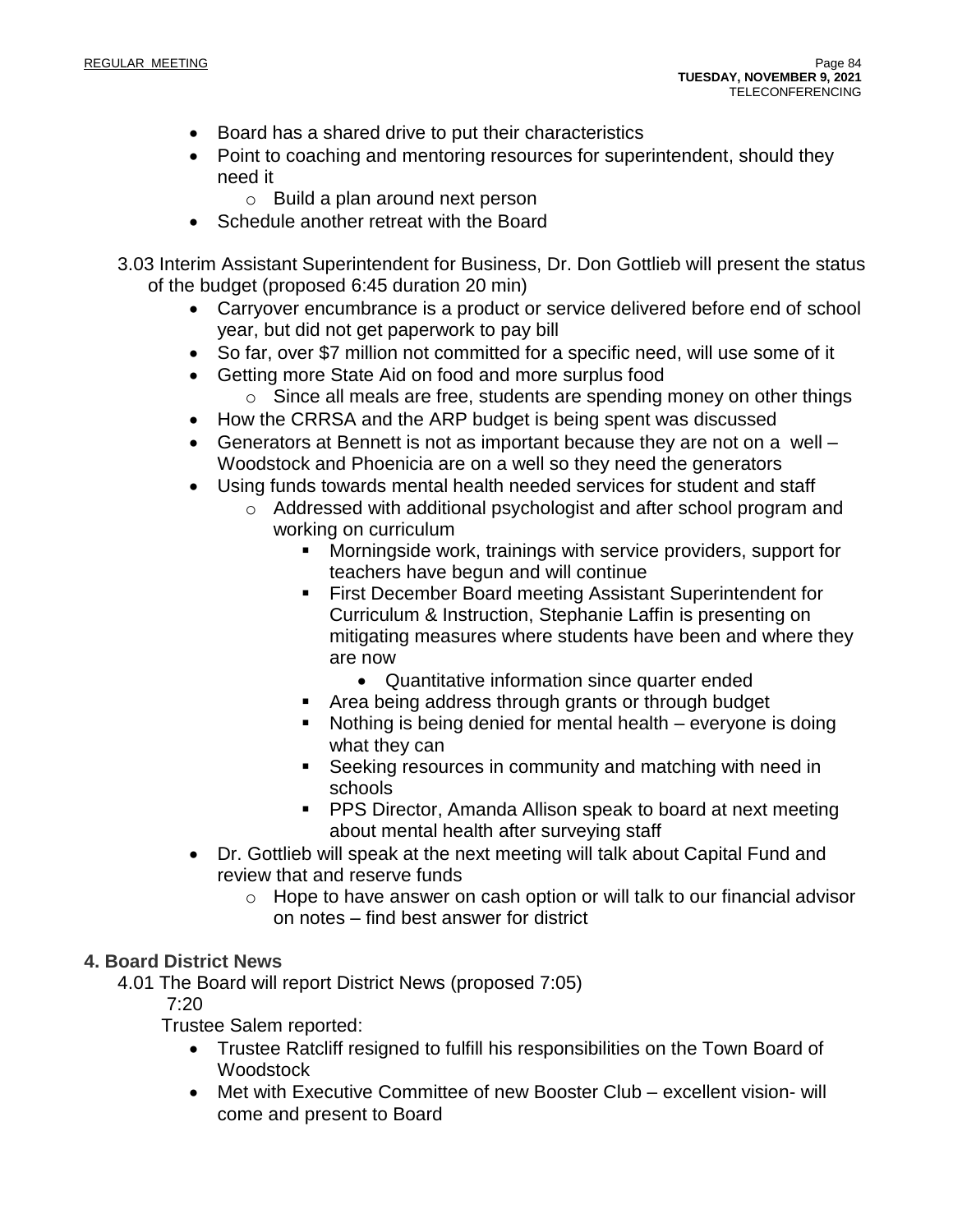• Saw logo designed a few years ago – it got approval of Shared Decision Making Team having it revived and will bring to public at next meeting

Vaccination clinic on Sunday

Trustee Sherry reported that The Table at Woodstock provided 70 Onteora children with Christmas gifts - District is not providing gifts for holidays, sending people to organizations like The Table

#### **5. Student Representative Report**

5.01 The student Representative on the Board, Noelle Crandell, will give a report

- Student Government is working on the Outside initiative
	- $\circ$  Joey Driscoll is appointed to head of Outside initiative
- First Association of Student Government meeting on Wednesday, after school
- National Honor Society collected cold weather clothing
- Cast of Midsummer Night's Dream rehearsals are underway
- Winter sports registration underway very excited

#### **6. Acknowledge Public Be Heard Comments**

6.01 The Board will acknowledge the public be heard comments from the last meeting Neal Brownell, Lindsay Shands

#### **7. Public and Student Comment**

7.01 Public and Students may comment on any agenda or non-agenda item (proposed 7:10)

No comment was made

### **8. Discussion and Possible Action**

8.01 Approve Overnight Trip

*Recommended Action:* The Board of Education hereby approves three cross country runners to attend the state meet November 12, 2021 in the Binghamton area and approves related costs.

Motioned: Trustee Bishop Seconded: Trustee Sherry

Result: Unanimous

Yea: Trustee Salem, Trustee Sherry, Trustee Osmond, Trustee Storey, Trustee DeJesus, Trustee Bishop

#### 8.02 Approve Changing Reorganization Meeting Other Approvals

*Recommended Action:* The Board of Education hereby changes the rates for Substitute Certified Teaching Assistant, Uncertified Teaching Assistant and Monitor, as below.

| A. Mileage Reimbursement           | Fper current I.R.S Rate      |
|------------------------------------|------------------------------|
| <b>B.</b> Substitute Teacher Rates | FCERTIFIED-\$125/day         |
|                                    | <b>FUNCERTIFIED-\$90/day</b> |
|                                    | -Registered Nurse- \$125/day |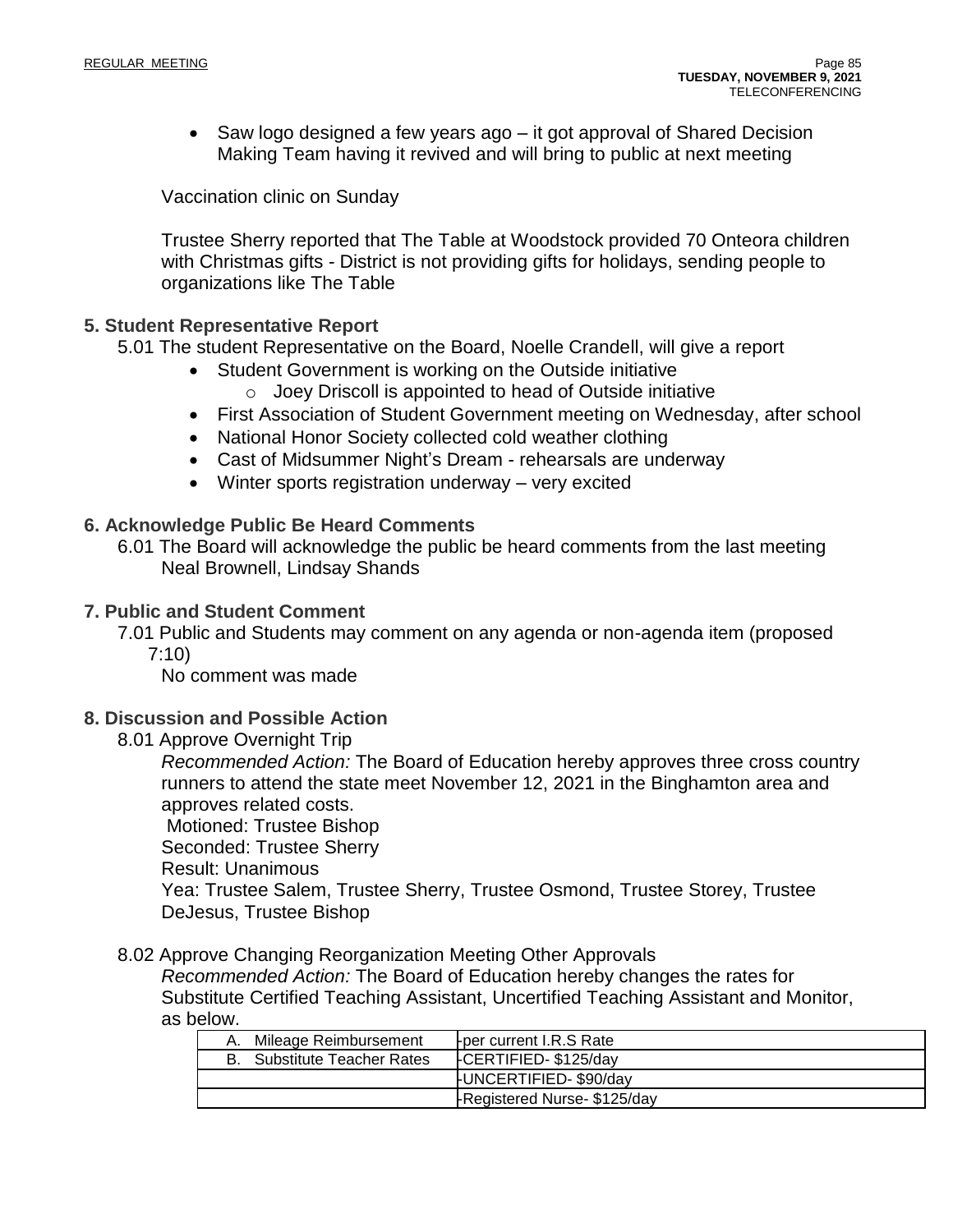| C. Substitute Support Staff | Freaching Assistant- CERTIFIED-\$90/day-CERTIFIED \$95.80 -   |
|-----------------------------|---------------------------------------------------------------|
| rates                       | effective 1/1/22                                              |
|                             | Feaching Assistant- UNCERTIFIED-                              |
|                             | \$80/day UNCERTIFIED \$81.25/day 1/1/21 through               |
|                             | 12/31/21; \$85.80 from 1/1/22                                 |
|                             | Monitor-\$80/day-\$81.25/day 1/1/21 through 12/31/21; \$85.80 |
|                             | from 1/1/22                                                   |

7:30

Motioned: Trustee Salem

Seconded: Trustee DeJesus

- Rate adopted in July was below the minimum wage, for those worked up to this point need to pay minimum wage, with 6.5 hours a day, changes again on January 1st
- Why not round numbers? Not necessary

#### Result: Unanimous

Yea: Trustee Salem, Trustee Sherry, Trustee Osmond, Trustee Storey, Trustee DeJesus, Trustee Bishop

8.03 Discuss changing the Communication Liaison to the Board

- Fostering good communication habits
- Love this process
- Work more quickly
- Trustee Sherry will take over for the next 3 months

#### **9. Consent Agenda**

9.01 Approve Consent Agenda (proposed 7:25)

7:40

*Recommended Action:* The Board hereby approves item numbers 9.02-9.05 Motioned: Trustee Bishop Seconded: Trustee Osmond Result: Unanimous Yea: Trustee Salem, Trustee Sherry, Trustee Osmond, Trustee Storey, Trustee

DeJesus, Trustee Bishop

## 9.02 Personnel Agenda

| <b>EXTRA DUTY STIPENDS</b> |                                                       |               |
|----------------------------|-------------------------------------------------------|---------------|
| <b>NAME</b>                | <b>POSITION</b>                                       | <b>AMOUNT</b> |
| Allison, Bridget           | <b>Fitness Room Advisor</b>                           | \$2,215.00    |
| Burkhardt, Patrick         | Swimming Coach                                        | \$3,262.00    |
| Faulkner, Todd             | Wresting-JV-Assistant Coach                           | \$3,727.00    |
| Faulkner, Todd             | Wresting-Modified-Assistant Coach                     | Rescind       |
| Ross, Nick*                | Wresting-Modified-Assistant Coach                     | \$2,143.00    |
| Schmidt, Brianna*          | <b>Cheerleading Advisor</b>                           | \$1,906.00    |
| Wall, William              | <b>Track-Winter Head Coach</b>                        | \$3,262.00    |
| King, Tom                  | <b>Track-Winter Assistant Coach</b>                   | \$2,913.00    |
|                            | *Pending certification and pre-employment processing* |               |

#### **APPOINTMENT: NON-INSTRUCTIONAL PROBATIONARY APPOINTMENT**

| <b>NAME</b> | POSITION/SCHOOL | <b>EFFECTIVE DATE</b> | <b>REMARKS</b> |
|-------------|-----------------|-----------------------|----------------|
|             |                 |                       |                |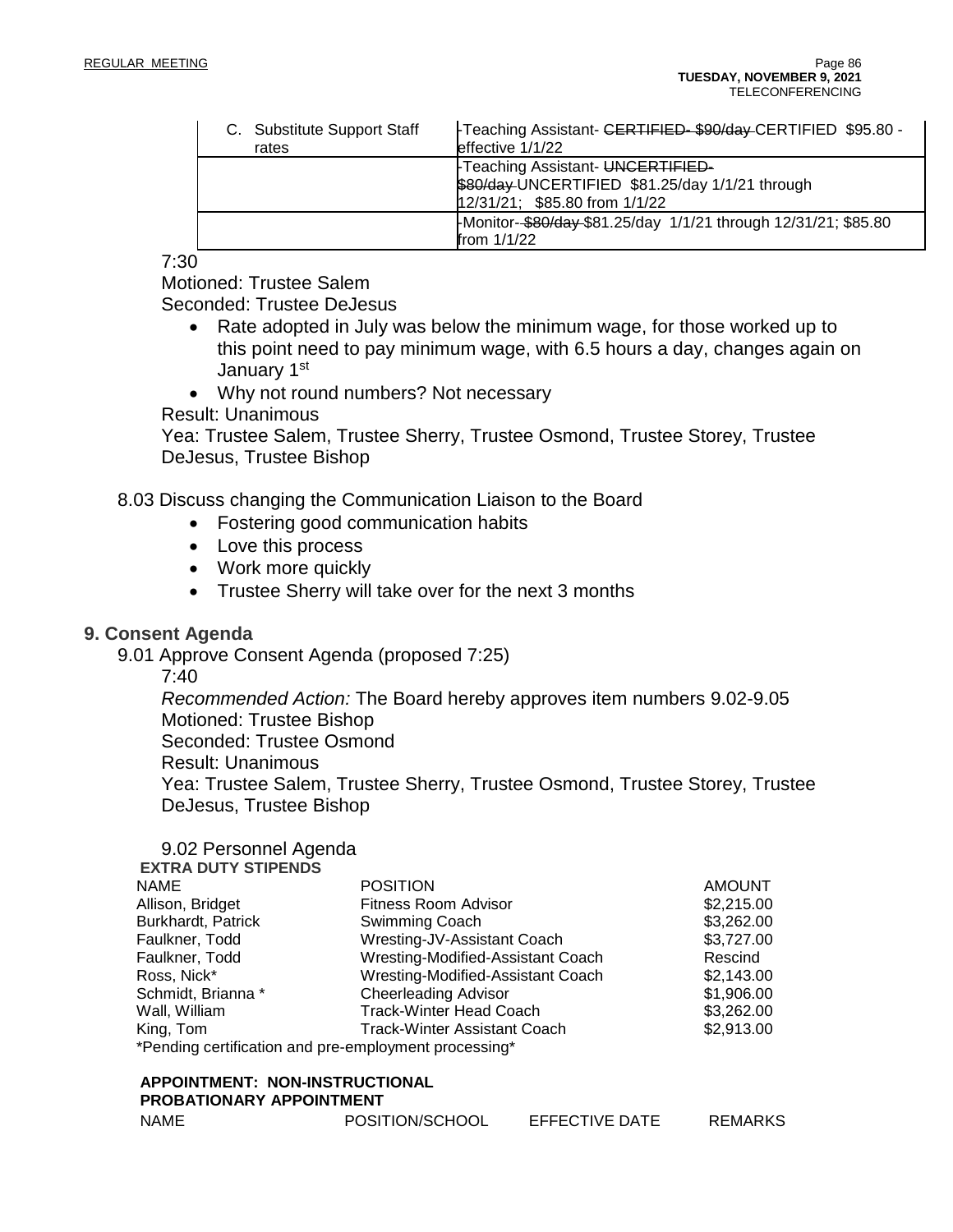|                                                                                             |                                                                                                                                                 | *approximate dates*                                  |                                                |  |  |
|---------------------------------------------------------------------------------------------|-------------------------------------------------------------------------------------------------------------------------------------------------|------------------------------------------------------|------------------------------------------------|--|--|
| Ashmore, Brianna<br>McLoughlin, Denis*<br>*pending pre-employment processing*               | <b>Floating Nurse/District</b><br><b>Automotive Mechanic</b>                                                                                    | $12/06/21 - 06/05/2022$ *<br>11/15/2021 - 05/14/2022 | Step 4<br>Step 3                               |  |  |
| APPOINTMENT: NON-INSTRUCTIONAL                                                              |                                                                                                                                                 |                                                      |                                                |  |  |
| <b>NAME</b>                                                                                 | POSITION/SCHOOL                                                                                                                                 | <b>EFFECTIVE DATE</b>                                | <b>REMARKS</b>                                 |  |  |
| Hanley, John                                                                                | <b>Director of Facilities I</b><br>(Asst. Director of Facilities)                                                                               | 11/10/2021                                           | <b>PROVISIONAL</b>                             |  |  |
| APPOINTMENT: NON-INSTRUCTIONAL<br><b>PART-TIME</b>                                          |                                                                                                                                                 |                                                      |                                                |  |  |
| <b>NAME</b><br>Craft, Danielle *<br>*pending pre-employment processing*                     | POSITION/SCHOOL<br>Monitor (Bus Attendant)/Transportation                                                                                       |                                                      | EFFECTIVE DATE REMARKS<br>11/15/2021<br>Step 4 |  |  |
| <b>TEMPORARY APPOINTMENT:</b><br><b>NON-INSTRUCTIONAL</b><br><b>NAME</b><br>Ojarovsky, Lynn | POSITION/SCHOOL<br><b>Summer Custodial</b>                                                                                                      | EFFECTIVE DATE<br>06/28/2022 - 09/01/2022            | <b>REMARKS</b><br>\$15.00/hour                 |  |  |
| <b>NAME</b><br>Cane, Diane<br>Jubie, Peter                                                  | <b>RESIGNATIONS: NON-INSTRUCTIONAL</b><br>POSITION/SCHOOL<br><b>Typist/Bennett Elem</b><br>Monitor (Bus Attendant) Transportation               | EFFECTIVE DATE REMARKS<br>12/30/2021<br>11/09/2021   | Retirement<br>Personal                         |  |  |
| <b>EMPLOYEE</b><br><b>NUMBER</b><br>1915<br>3549                                            | <b>LEAVE OF ABSENCES: INSTRUCTIONAL</b><br><b>EFFECTIVE DATE</b><br>*approximate dates*<br>11/9/2021 - 01/01/2022*<br>10/15/2021 - 11/15/2021 * | <b>REASON</b><br>Sick Bank- Paid<br>FMLA-paid        |                                                |  |  |
| <b>EMPLOYEE</b><br><b>NUMBER</b><br>3850                                                    | <b>LEAVE OF ABSENCES: NON-INSTRUCTIONAL</b><br><b>EFFECTIVE DATE</b><br>*approximate dates*<br>11/10/2021 - 06/30/2022*                         | <b>REASON</b><br>Unpaid leave                        |                                                |  |  |

9.03 Schedule U-The Committee on Special Education (CSE) and Committee on Pre-School Special Education (CPSE) Recommendations

*Recommended Action:* The Board hereby approves the Instruction - Schedule U-The Committee on Special Education (CSE) and Committee on Pre-School Special Education (CPSE) Recommendations, Schedule U, #11/21, Confidential, as reviewed by Trustee Storey

#### 9.04 SEQRA for Bennett

*Recommended Action:* WHEREAS, the Board of Education of the Onteora Central School District ("District" or "Board") proposes a capital improvement project consisting of construction of improvements to and renovation of the District's Bennett Elementary School, including but not limited to, heating ventilation and air conditioning systems, plumbing systems, electrical systems, and exterior site work including the replacement of underground fuel oil and propane tanks with an above ground fuel oil and propane fuel tank, together with equipment, furnishings,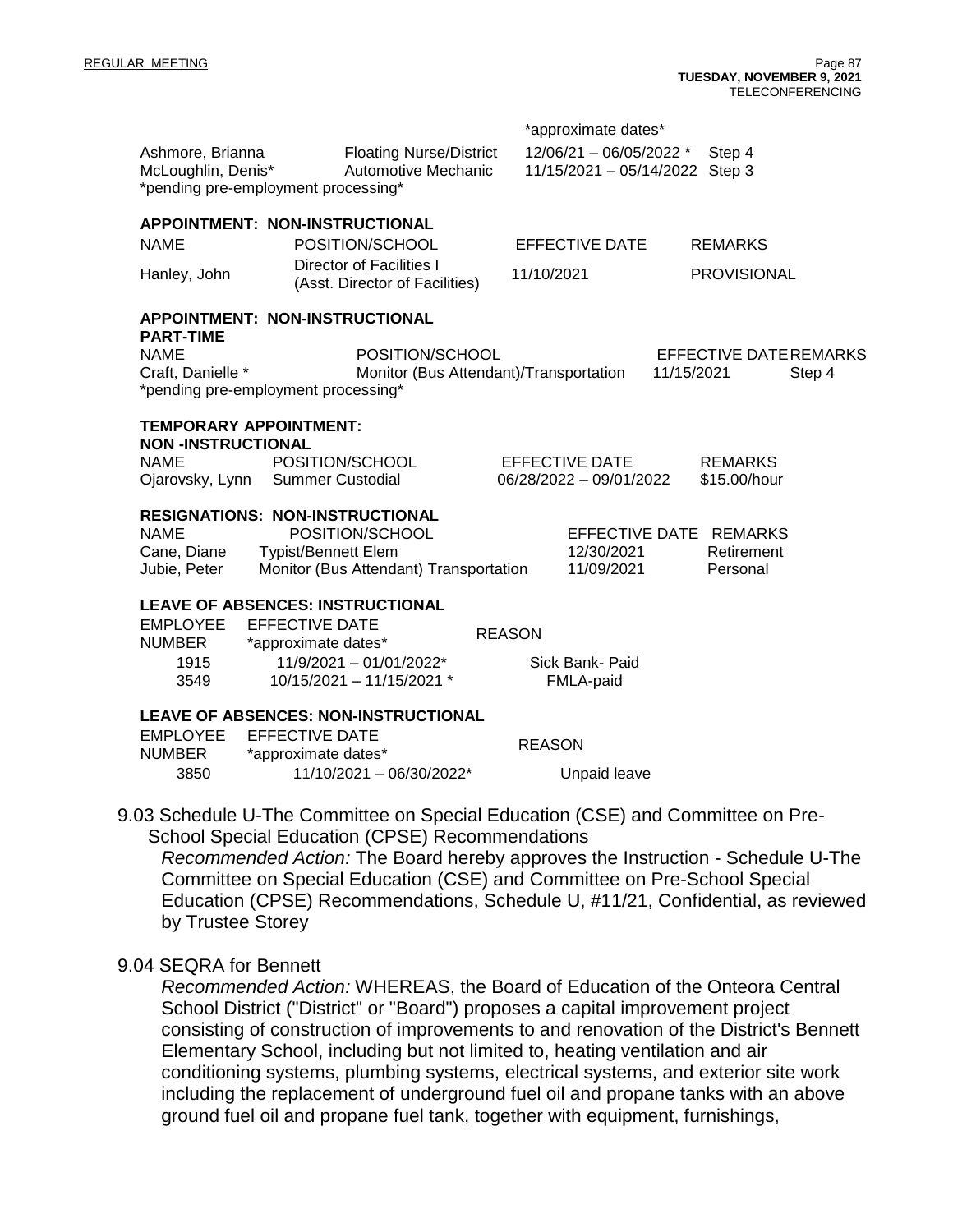machinery, apparatus, appurtenances, and incidental improvements and expenses in connection therewith ("Project"); and

WHEREAS, said improvements are subject to classification under the State Environmental Quality Review Act ("SEQRA"); and

WHEREAS, the proposed Project constitutes a replacement, rehabilitation or reconstruction of existing facilities that qualifies as a Type II action set forth in 6 NYCRR Part 617.5, State Environmental Quality Review Act; and

WHEREAS, the Board has considered the information and documentation, which describes the design and intent of the proposed Project;

NOW, THEREFORE, BE IT RESOLVED, that the Board of Education of the Onteora Central School District, based upon the record before it, including the general, specific and detailed knowledge of the Board of the proposed Project and under the applicable standards of SEQRA and 6 NYCRR Part 617.5, hereby determines that:

a. The proposed Project is classified as a Type II Action; and

b. In accordance with Article 8 of the New York State Environmental Conservation Law, the Board is not obligated to conduct any further environmental

review of the Project.

#### 9.05 SEQRA for MS and HS

*Recommended Action:* WHEREAS, the Board of Education of the Onteora Central School District ("District" or "Board") proposes a capital improvement project consisting of construction of improvements to and renovation of the District's middle school and high school buildings, including but not limited to flooring, walling, heating ventilation and air conditioning systems, electrical systems, plumbing systems, and tiling together with equipment, furnishings, machinery, apparatus, appurtenances, and incidental improvements and expenses in connection therewith ("Project"); and WHEREAS, said improvements are subject to classification under the State Environmental Quality Review Act ("SEQRA"); and

WHEREAS, the proposed Project constitutes a replacement, rehabilitation or reconstruction of existing facilities that qualifies as a Type II action set forth in 6 NYCRR Part 617.5, State Environmental Quality Review Act; and

WHEREAS, the Board has considered the information and documentation, which describes the design and intent of the proposed Project;

NOW, THEREFORE, BE IT RESOLVED, that the Board of Education of the Onteora Central School District, based upon the record before it, including the general, specific and detailed knowledge of the Board of the proposed Project and under the applicable standards of SEQRA and 6 NYCRR Part 617.5, hereby determines that: a. The proposed Project is classified as a Type II Action; and

b. In accordance with Article 8 of the New York State Environmental Conservation Law, the Board is not obligated to conduct any further environmental review of the Project.

#### **10. Old Business**

10.01 The Board will discuss Old Business

- Some of the questions about curriculum and student support will be addressed 2 meetings from now- Assistant Superintendent Laffin will give a presentation
- Miss face time with building leaders starting Principal Welcomes at Board